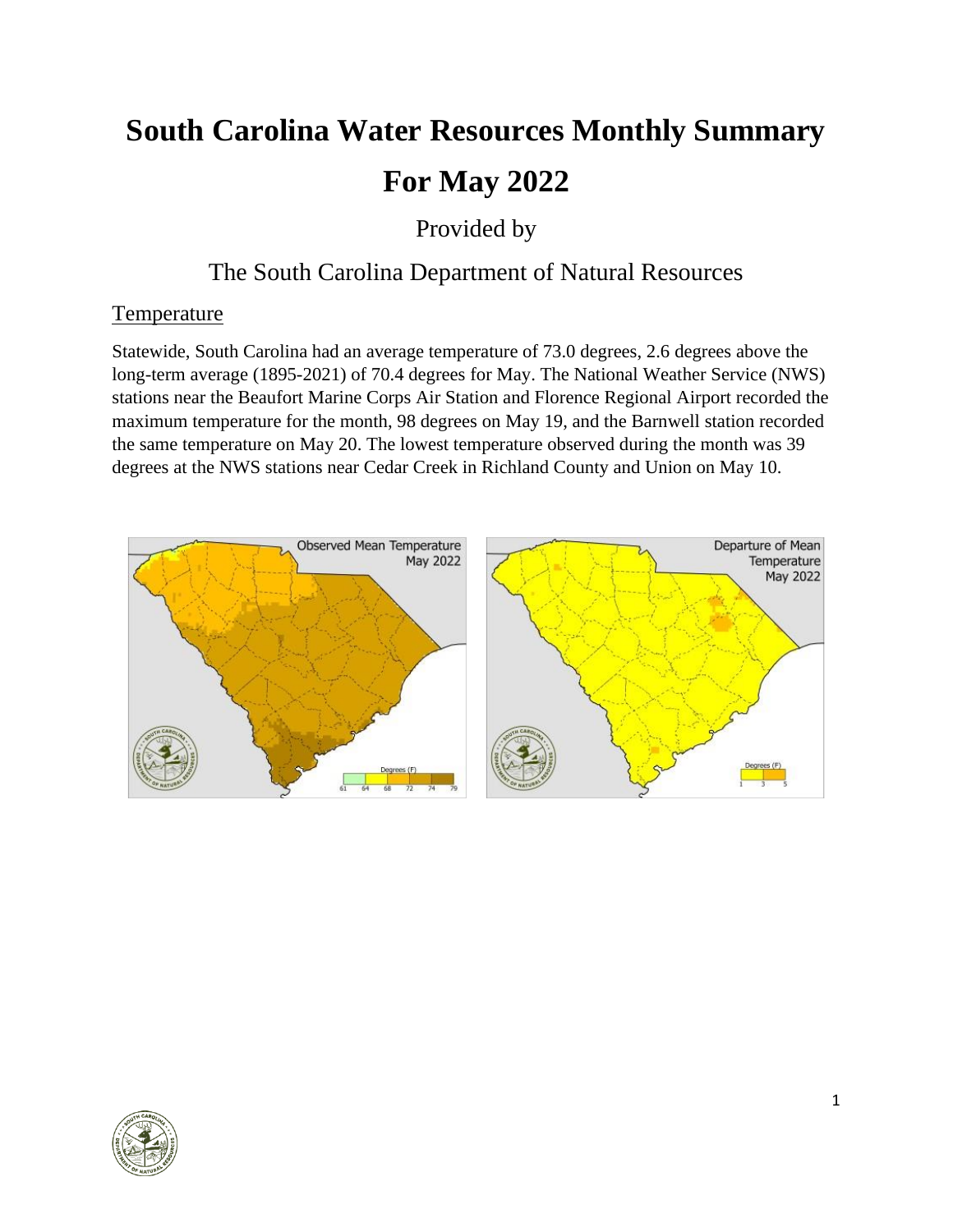# **Precipitation**

The statewide average precipitation for May 2022 was 3.25 inches, which is 0.33 inches below the long-term average for the month (1895-2021) of 3.58 inches, as most of the state recorded between 75 and 100% of their monthly average rainfall. Locations in the mountains and upper Savannah River Basin reported above-average monthly rainfall totals, with widespread totals above four inches. Some CoCoRaHS observers in northern portions of Greenville, Oconee, Pickens, and Spartanburg counties recorded between five and eight inches of rain (more than 125% of normal). Areas in the coastal and interior Pee Dee measured less than 50% of their average monthly precipitation.



\*Precipitation images show observed and percent of normal precipitation for the Water Basins that either flow into or are shared with South Carolina.

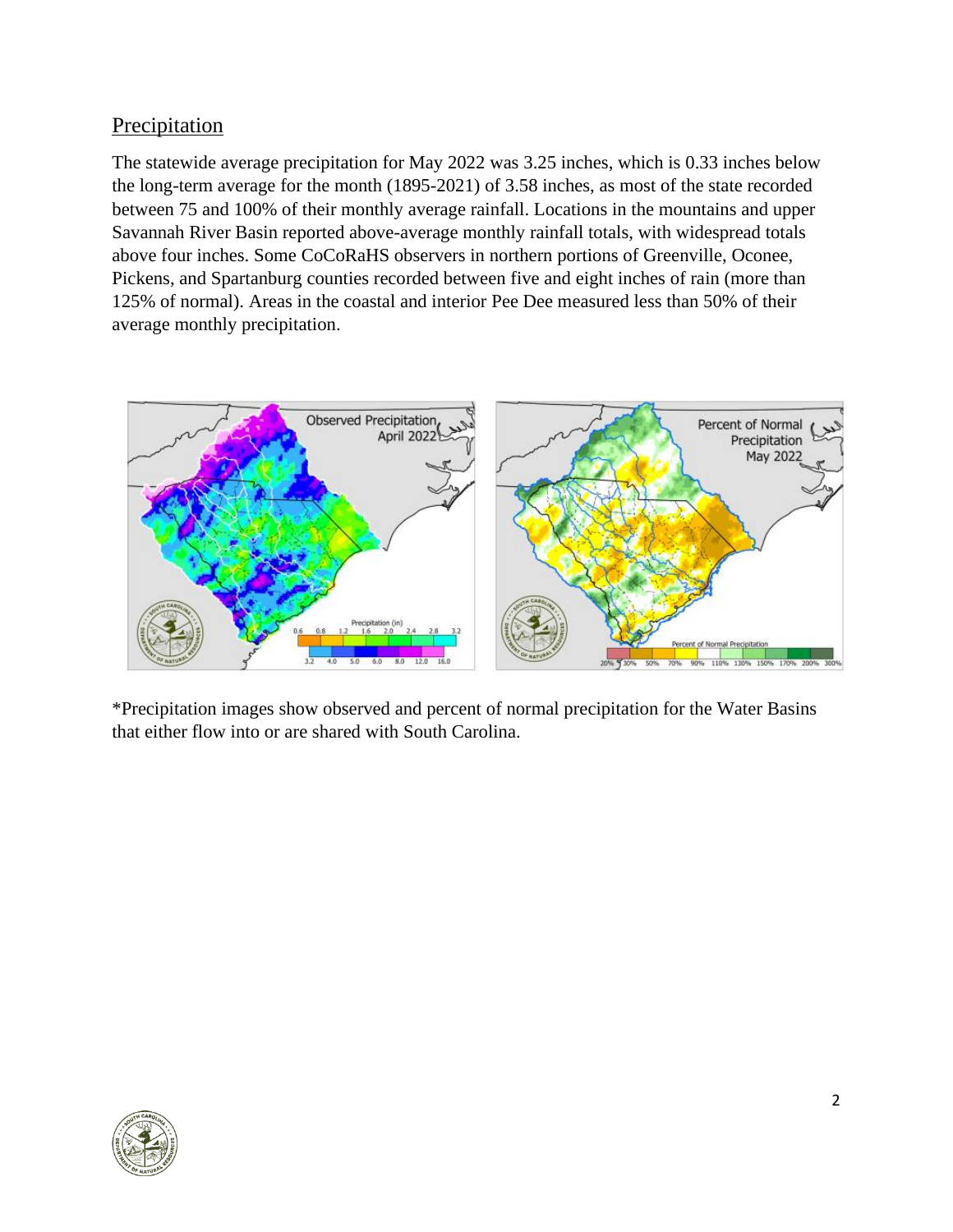#### **Streamflow**

The USGS's monthly streamflow map compares the current monthly average streamflow at each gage for a given month to each gage's historical monthly average streamflow for the same month over the gage's period of record. Although the state received some beneficial rain during the last week of May, the consistently warm temperatures and lack of enough rain have resulted in dry conditions for gages in the Pee Dee, Edisto, Salkehatchie, Broad, and Catawba basins. The Little Pee Dee River gage and the Waccamaw river gage in Horry County, are experiencing much below normal conditions. In April, the Little Pee Dee gage was at below normal condition and did not show much improvement in May. In summary, while streamflows across most of the State are still at normal status, some of the dry areas could benefit from future rain events.



| <b>Explanation - Percentile classes</b> |                      |                 |        |                 |                      |      |         |  |
|-----------------------------------------|----------------------|-----------------|--------|-----------------|----------------------|------|---------|--|
|                                         |                      |                 |        |                 |                      |      |         |  |
| Low                                     | $<$ 10               | $10 - 24$       | 25-75  | 76-90           | > 90                 | High |         |  |
|                                         | Much below<br>normal | Below<br>normal | Normal | Above<br>normal | Much above<br>normal |      | No Data |  |

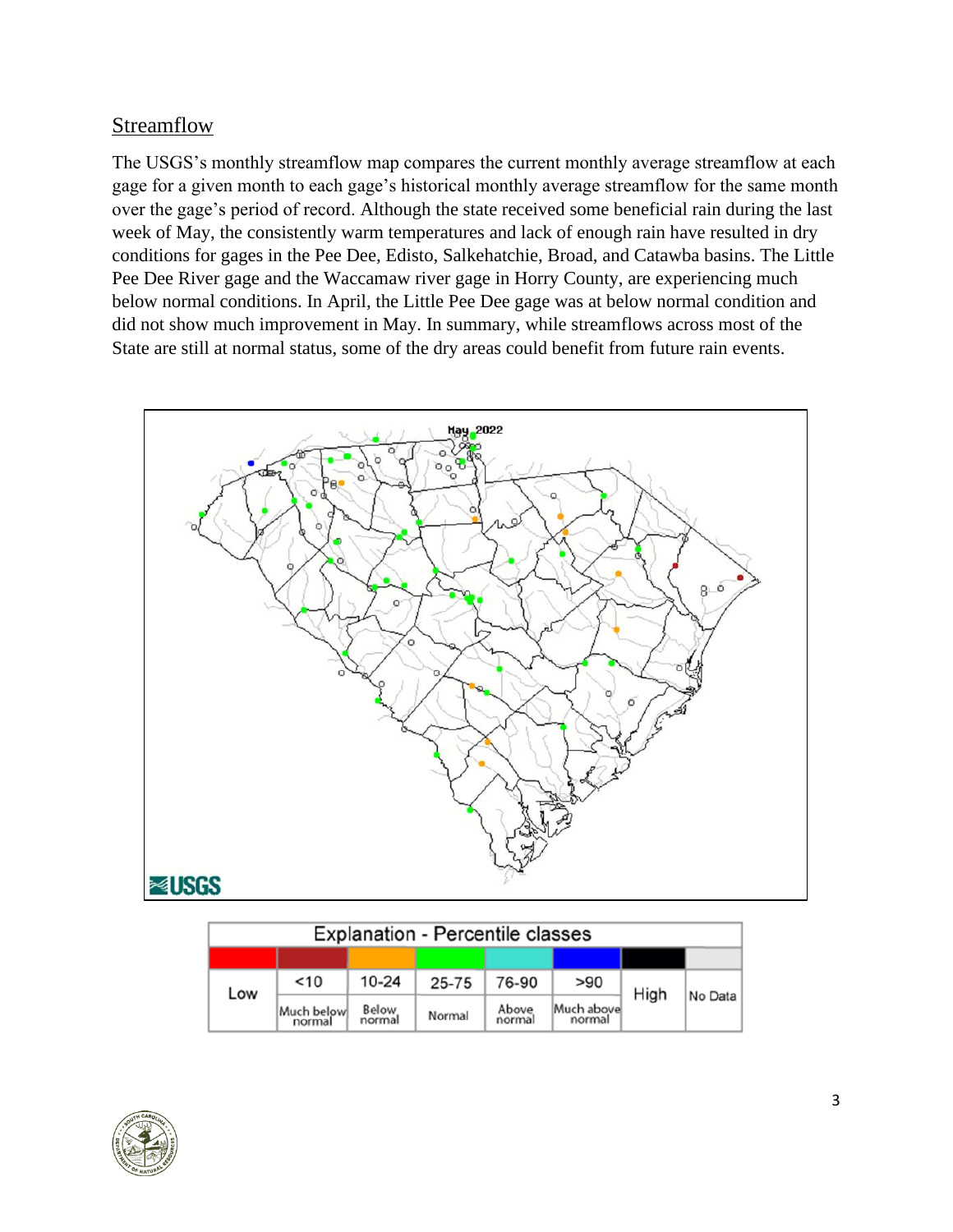#### Reservoirs

The map below shows a surplus or deficit from the guide curves or full-pool elevations for the major reservoirs in the State, based on conditions for May 31st. Four out of the ten reservoirs are below their target or full-pool elevations in May but are maintained close to their target elevations. The Duke Energy lakes in the Catawba-Wateree River Basin are still in Stage 0 of the Low Inflow Protocol (LIP). Due to the warmer and drier than normal weather conditions in the past months, the LIP status continues to be in Stage 0. The LIP gets initiated when two of the three triggers (Storage Index, U.S. Drought Monitor, and Streamflow) support Stage 0 or higher status. The U.S. Drought monitor and Streamflow triggers are long-term indicators based on more than one month of data. In the upcoming months, as the past drier months get excluded from the averages, the lakes will be able to return to normal status, provided there's enough support from all three triggers. Duke Energy also manages Lake Jocassee and Keowee. These lakes are pump storage systems, and their levels fluctuate based on their power generation and maintenance requirements. As of the end of May, the monthly average lake elevations for seven of the ten lakes had dropped from the last month but remain close to their guide curve elevations.



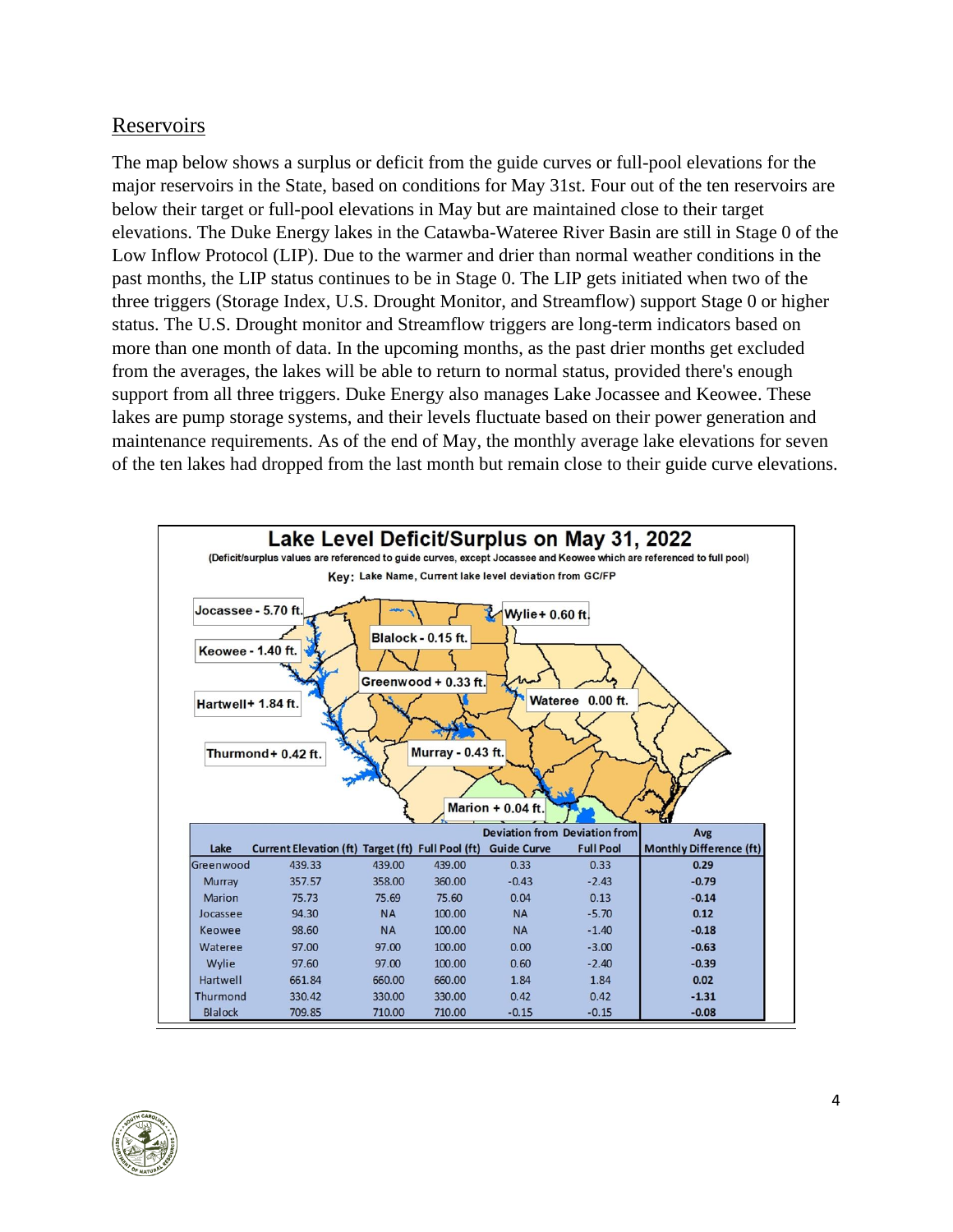#### Groundwater

The groundwater condition map for May is based on the monthly medians for the data collected by the USGS. Due to the lack of data (SCDNR sites are temporarily out of commission), no drought status is assigned for DNR's telemetry well sites. As noted in the table below, seven out of the ten wells observed a drop in the monthly median levels from April to May. Although the wells have recorded a drop in the medians from last month, the water levels at these sites are still within a normal range for May.



| <b>USGS well sites</b>                                   |              |             |             |              |              |              |              | <b>DNR Telemetry sites</b> |              |              |              |              |              |              |              |
|----------------------------------------------------------|--------------|-------------|-------------|--------------|--------------|--------------|--------------|----------------------------|--------------|--------------|--------------|--------------|--------------|--------------|--------------|
|                                                          | MCK-<br>0052 | AND-<br>326 | OCO-<br>233 | KER-<br>0433 | SPA-<br>1581 | CTR-<br>0021 | YRK-<br>3295 | LAN-<br>0497               | JAS-<br>0425 | CHN-<br>0101 | CTF-<br>0081 | GRV-<br>3342 | KER-<br>0263 | LRN-<br>1705 | SAL-<br>0069 |
| April 2022 Monthly<br>median (ft, below land<br>surface) | 38.41        | 2.63        | 27.21       | 46.35        | 41.65        | 87.16        | 22.80        | 27.07                      | 52.76        | <b>NA</b>    | <b>NA</b>    | 43.45        | <b>NA</b>    | 13.03        | 10.65        |
| May 2022 Monthly<br>median (ft, below land<br>surface)   | 38.18        | 2.74        | 27.77       | 46.33        | 41.82        | 87.37        | 22.85        | 27.97                      | 56.03        | 13.67        | <b>NA</b>    | <b>NA</b>    | <b>NA</b>    | <b>NA</b>    | <b>NA</b>    |
| Difference in monthly<br>median from past month<br>(ft)  | 0.23         | $-0.11$     | $-0.57$     | 0.02         | $-0.17$      | $-0.22$      | $-0.05$      | $-0.90$                    | $-3.28$      | <b>NA</b>    | <b>NA</b>    | <b>NA</b>    | <b>NA</b>    | <b>NA</b>    | <b>NA</b>    |

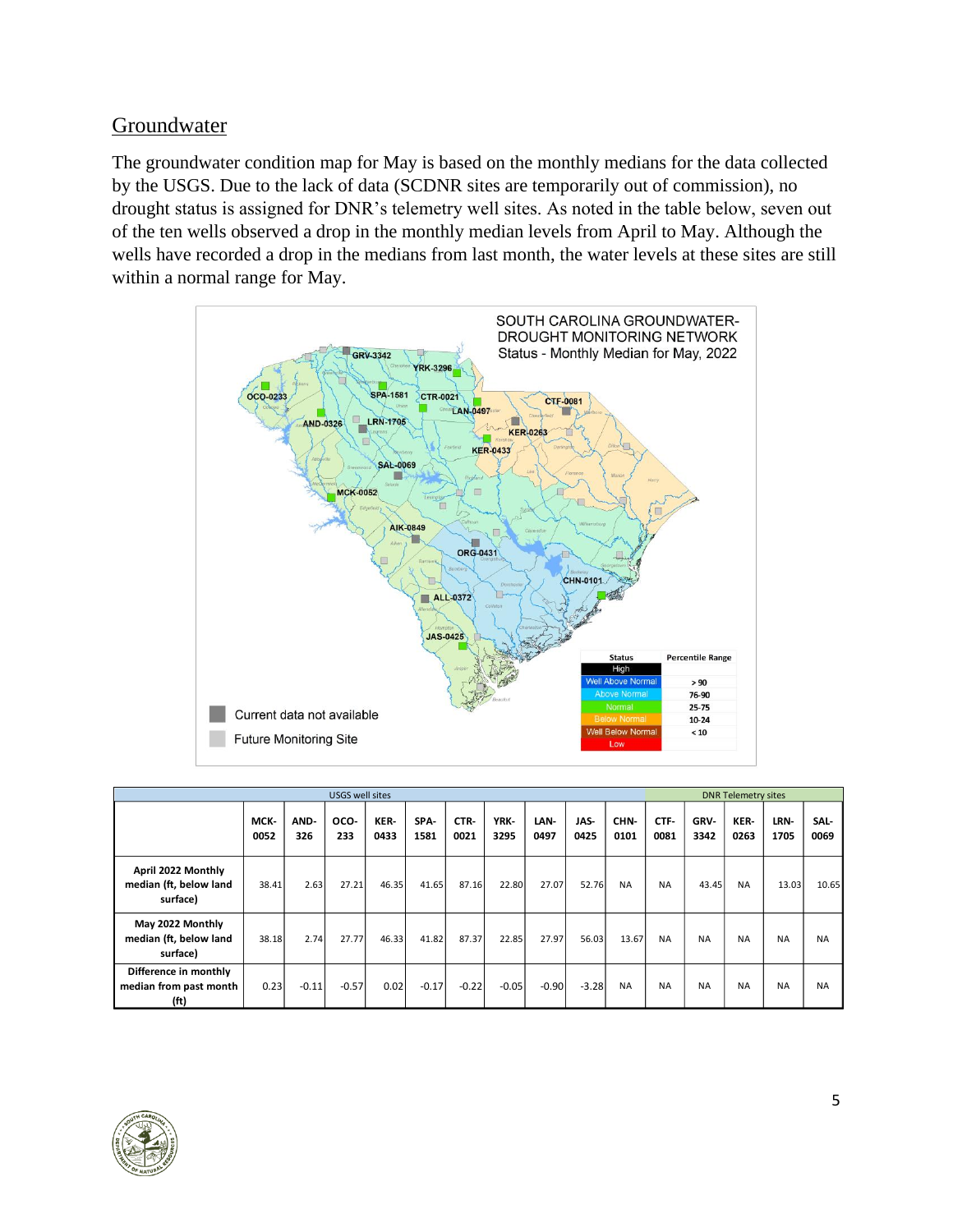# **Drought**

The first U.S. Drought Monitor (USDM) in March (5/3) had 16.11% of the state in abnormally dry (D0) conditions and 24.69% of the state in moderate drought (D1) conditions. Through May, The Lowcountry, Midlands, and Upstate saw the biggest change in conditions. For the map of 5/10, D0 conditions were expanded in the Midlands, D1 conditions were expanded in Berkeley County, and severe drought (D2) conditions were added in Hampton, Jasper, Beaufort, and Colleton Counties. On the map of 5/17, D0 conditions were added to the Upstate but were removed on the map of 5/31. The last map in April (5/31) had 13.61% of the state in D0 conditions, 21.78% of the state in D1 conditions, and 3.95% of the state in D2 conditions.

The South Carolina Drought Response Committee (DRC) did not meet in the month of May. The next DRC meeting is scheduled for Thursday, June 30<sup>th</sup>.